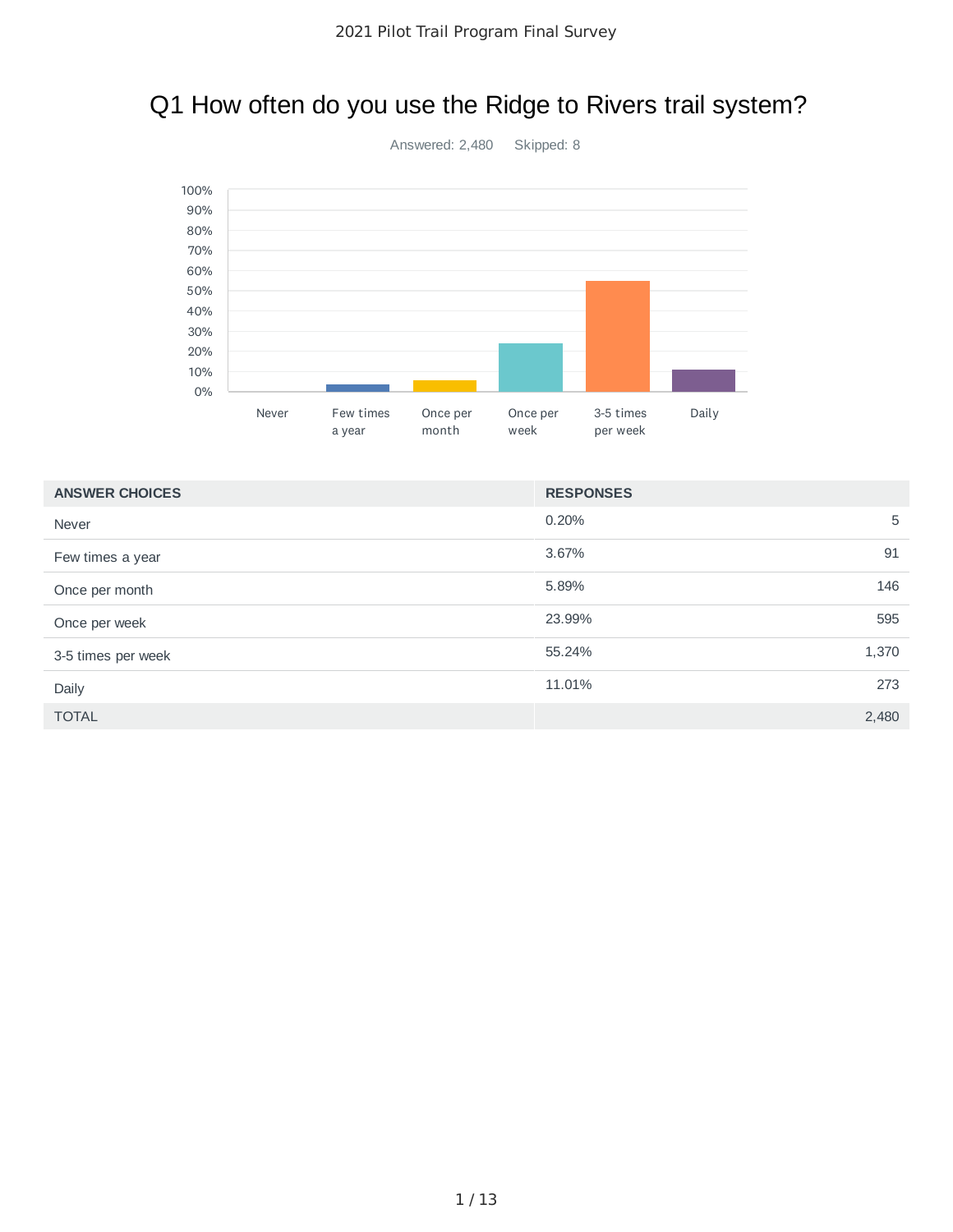# Q2 Please tell us your primary way of enjoying the Boise foothills.



| <b>ANSWER CHOICES</b>  | <b>RESPONSES</b> |       |
|------------------------|------------------|-------|
| Hiking                 | 28.73%           | 713   |
| Trail running          | 15.19%           | 377   |
| Mountain biking        | 53.18%           | 1,320 |
| Horseback riding       | 1.17%            | 29    |
| Motorcycle/ATV riding  | 0.48%            | 12    |
| Other (please specify) | 1.25%            | 31    |
| <b>TOTAL</b>           |                  | 2,482 |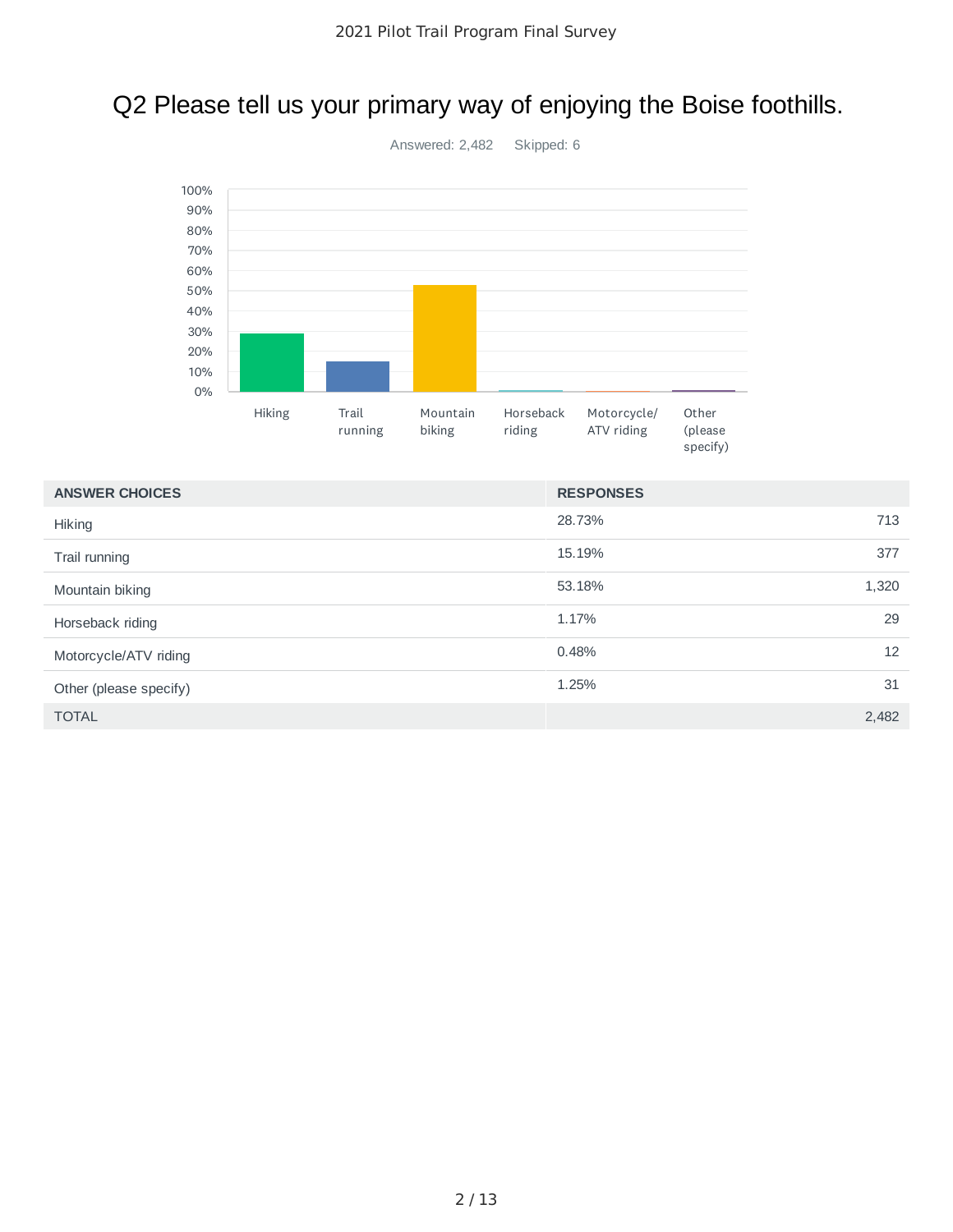Pilot Trail Program Final Survey

# Q3 What is your zip code?

Answered: 2,487 Skipped: 1

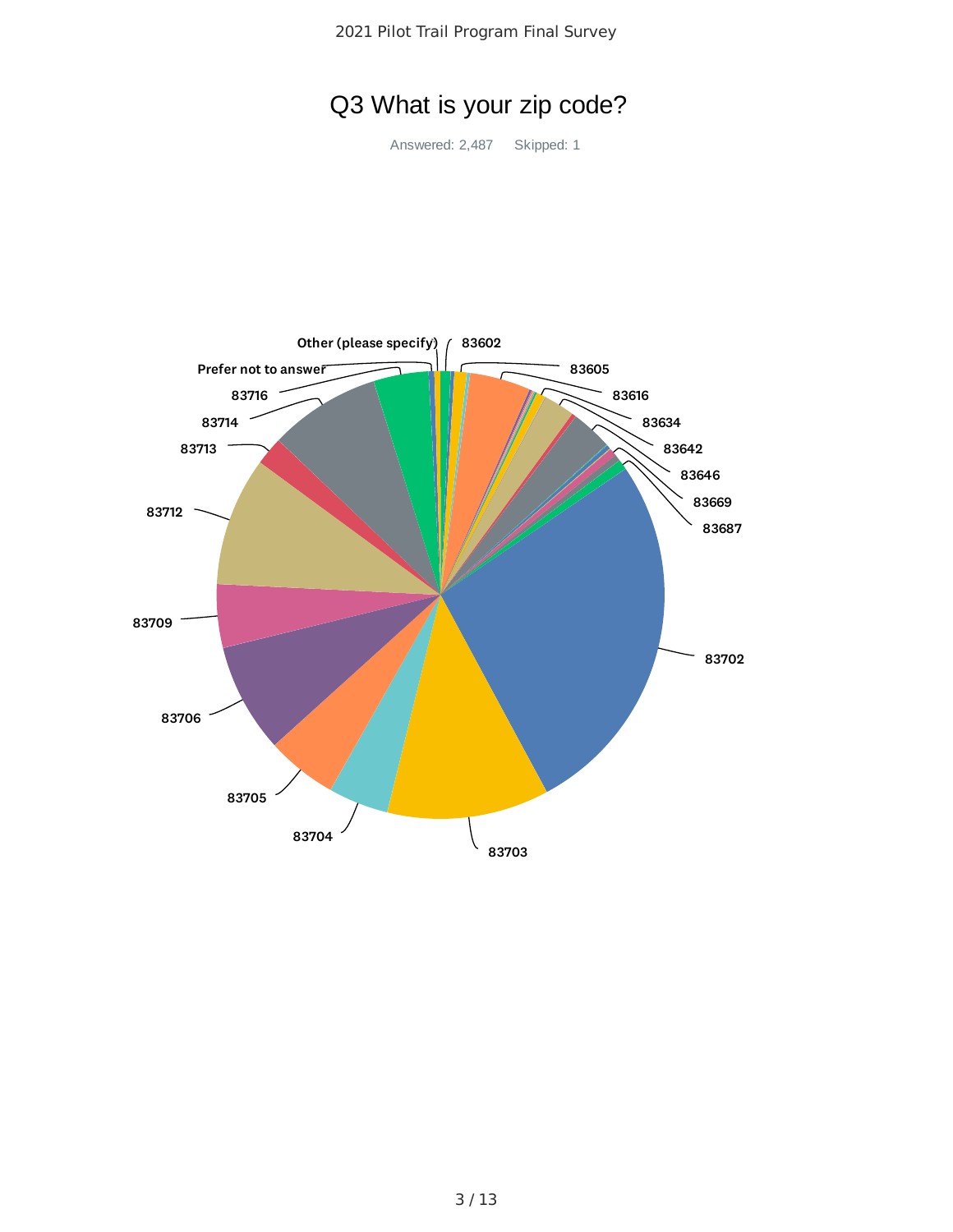Q4 For the Lower Hulls Gulch Trail, do you support making the even/odd day separation of use management strategy permanent? (Even Days of the Month: Open to uphill and downhill foot and horse travel and open to uphill bike travel. Closed to downhill bike travel. Odd Days of the Month: Open to downhill bike travel only. Closed to all other users.)



| <b>ANSWER CHOICES</b> | <b>RESPONSES</b> |       |
|-----------------------|------------------|-------|
| Yes                   | 62.08%           | 1,531 |
| <b>No</b>             | 23.88%           | 589   |
| No preference         | 9.85%            | 243   |
| Does not apply to me  | 4.18%            | 103   |
| <b>TOTAL</b>          |                  | 2,466 |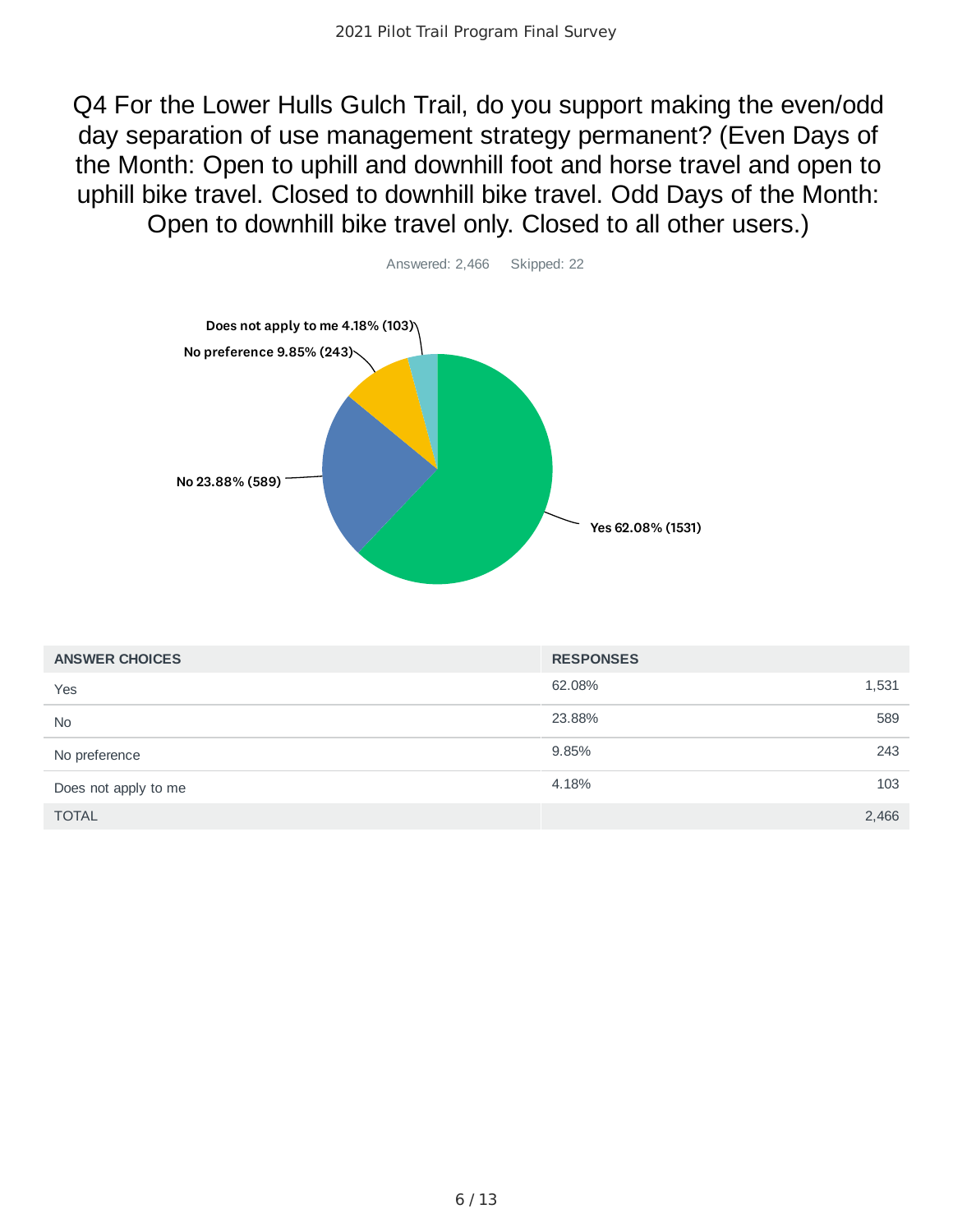### Q5 For the Polecat Loop Trail, do you support making the directional trail management strategy permanent? (all users traveling in the same direction)



| <b>ANSWER CHOICES</b> | <b>RESPONSES</b> |       |
|-----------------------|------------------|-------|
| Yes                   | 57.25%           | 1,406 |
| <b>No</b>             | 22.03%           | 541   |
| No preference         | 15.39%           | 378   |
| Does not apply to me  | 5.33%            | 131   |
| <b>TOTAL</b>          |                  | 2,456 |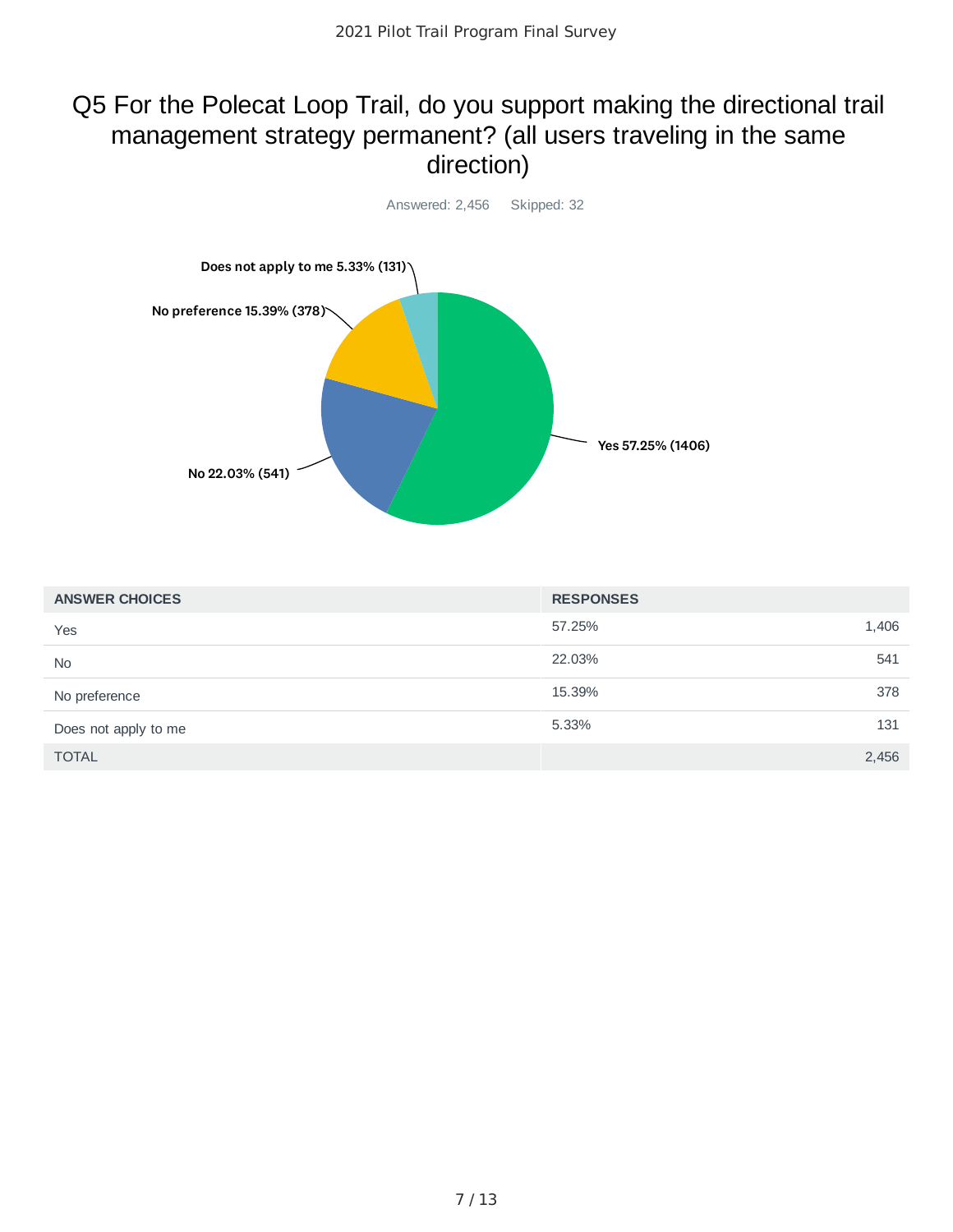Q6 Would you like to see the direction of the Polecat Loop trail change between clockwise and counterclockwise on a yearly basis? In other words, since the trail was counterclockwise this year, it would be clockwise in 2022, counterclockwise in 2023, and keep changing each year.



| <b>ANSWER CHOICES</b> | <b>RESPONSES</b> |       |
|-----------------------|------------------|-------|
| Yes                   | 38.55%           | 544   |
| <b>No</b>             | 27.21%           | 384   |
| No preference         | 33.45%           | 472   |
| Does not apply to me  | 0.78%            | 11    |
| <b>TOTAL</b>          |                  | 1,411 |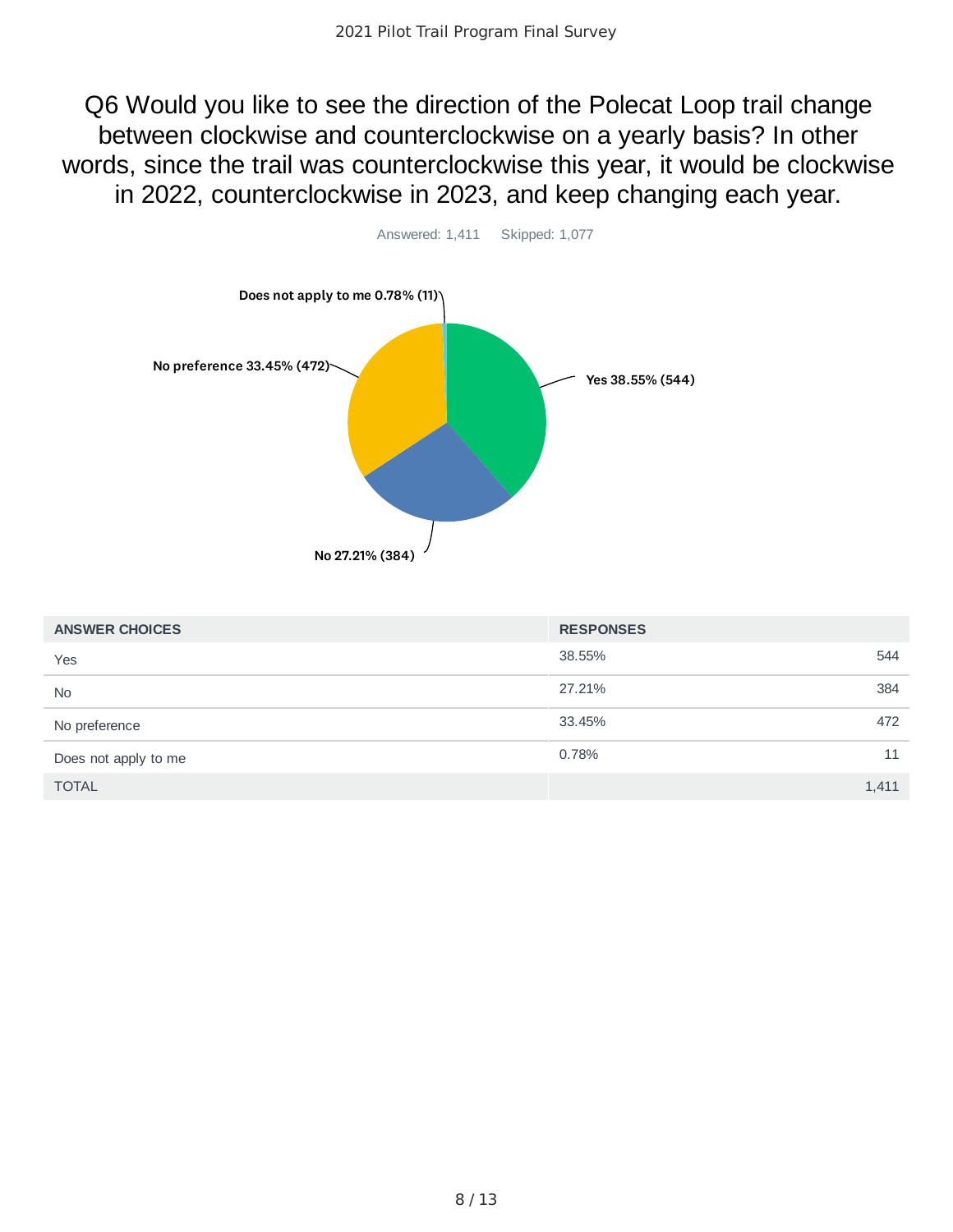### Q7 For the Around the Mountain Trail at Bogus Basin, do you support making the change to a counterclockwise directional trail management strategy permanent? (all users travel in a counterclockwise direction on this trail)



| <b>ANSWER CHOICES</b> | <b>RESPONSES</b> |       |
|-----------------------|------------------|-------|
| Yes                   | 61.05%           | 1,494 |
| <b>No</b>             | 16.22%           | 397   |
| No preference         | 16.59%           | 406   |
| Does not apply to me  | 6.13%            | 150   |
| <b>TOTAL</b>          |                  | 2,447 |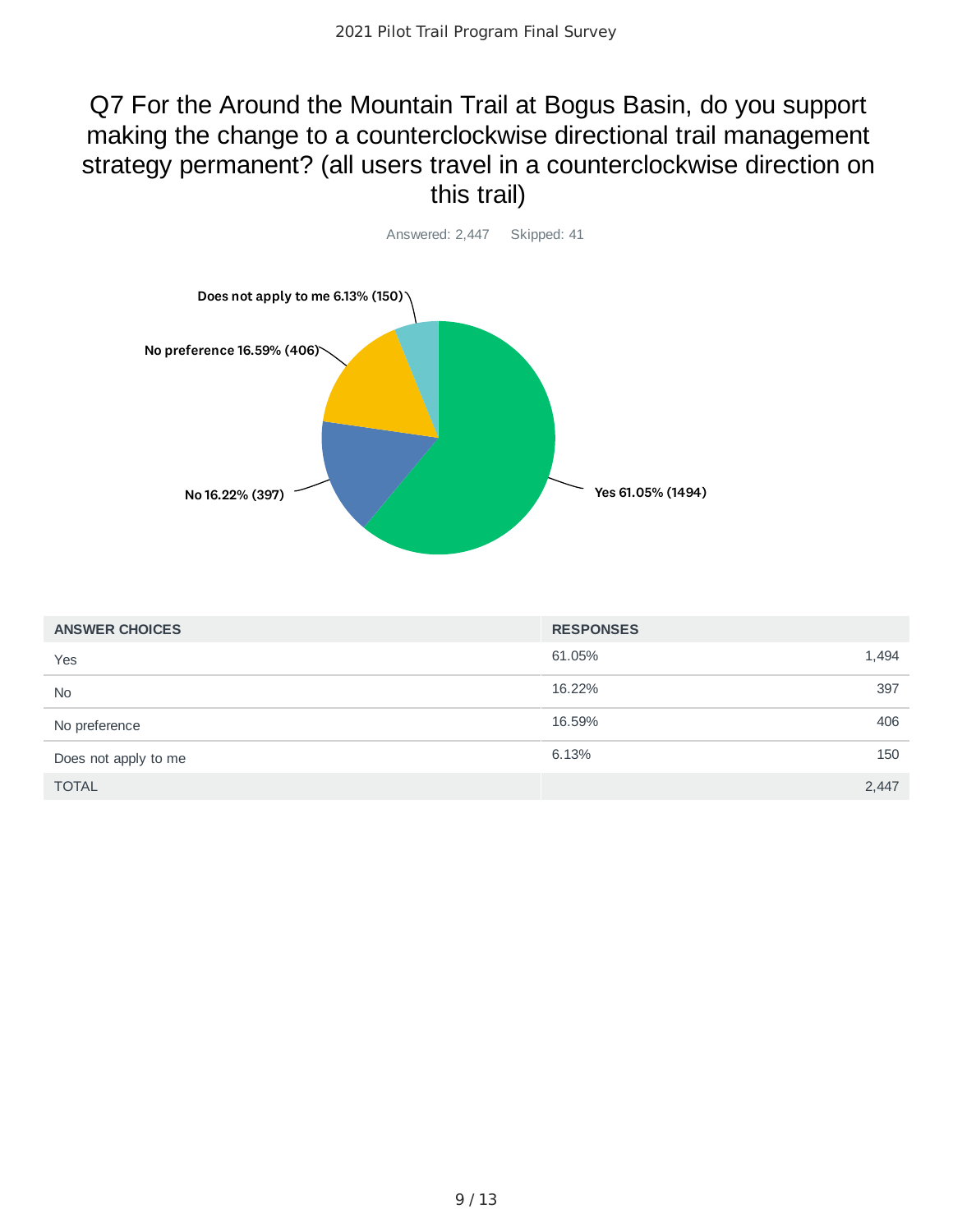### Q8 In Military Reserve, do you support Bucktail Trail being open only to downhill bike traffic (closed to all other uses) and the adjacent Two Point Trail being open only to foot and horse traffic (closed to all other uses) as a permanent management strategy?



| <b>ANSWER CHOICES</b> | <b>RESPONSES</b> |       |
|-----------------------|------------------|-------|
| Yes                   | 73.16%           | 1,783 |
| <b>No</b>             | 12.39%           | 302   |
| No preference         | 9.40%            | 229   |
| Does not apply to me  | 5.05%            | 123   |
| <b>TOTAL</b>          |                  | 2,437 |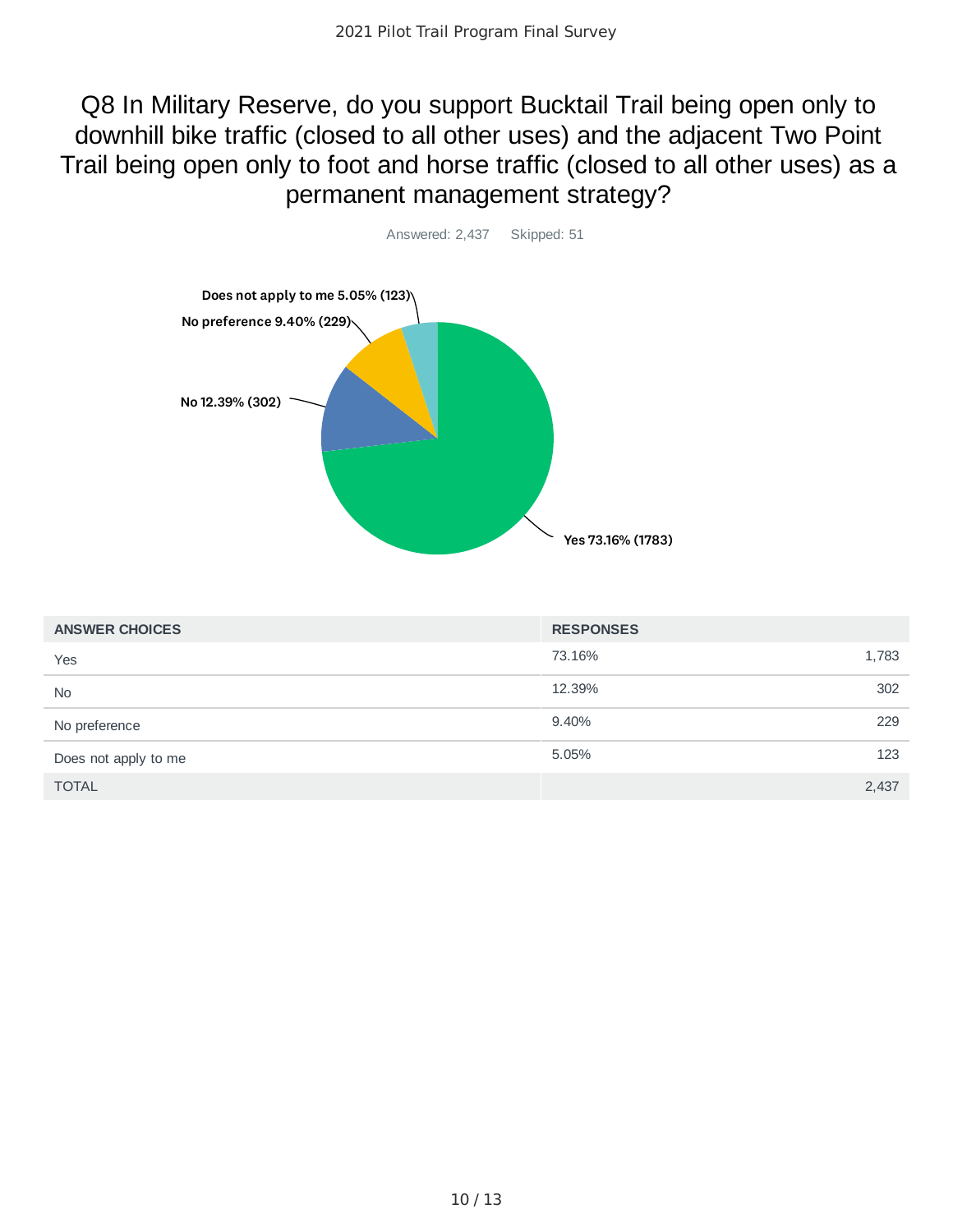#### Q9 How did you learn about the 2021 pilot trail program? Please choose one:



| <b>ANSWER CHOICES</b>         | <b>RESPONSES</b> |       |
|-------------------------------|------------------|-------|
| Ridge to Rivers website       | 15.84%           | 383   |
| Ridge to Rivers Facebook page | 28.87%           | 698   |
| Signs on the trail            | 30.23%           | 731   |
| Another trail user            | 7.57%            | 183   |
| In the news                   | 12.70%           | 307   |
| Prefer not to answer          | 0.70%            | 17    |
| Other (please specify)        | 4.09%            | 99    |
| <b>TOTAL</b>                  |                  | 2,418 |